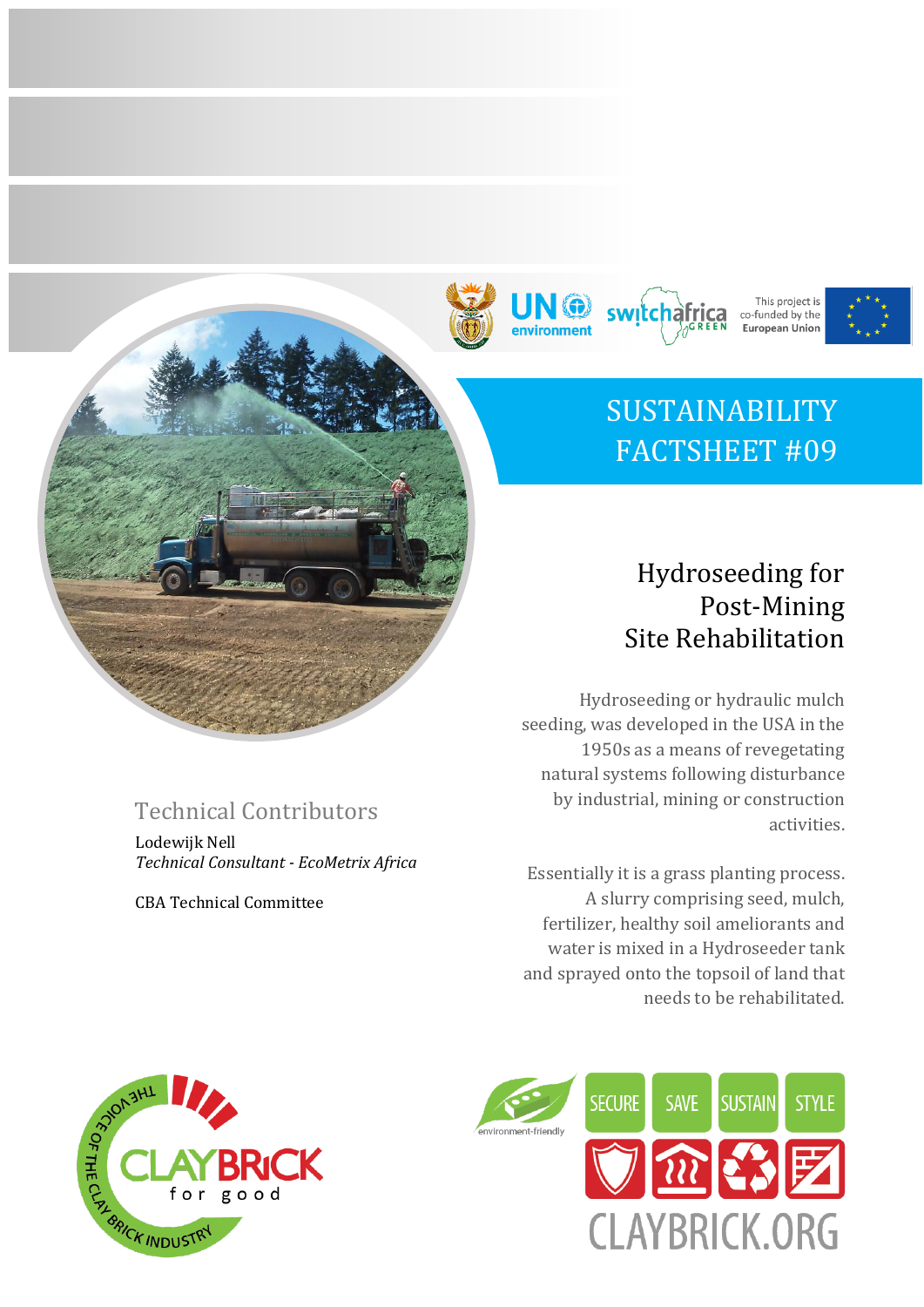

# **EXECUTIVE SUMMARY**

Hydroseeding, also referred to as hydromulching, is a grass planting process. It is a fast, cost effective and high-quality method for seeding vegetation, land rehabilitation and erosion control. The process is fast, efficient, and economical and is usually more effective than conventional seeding and more economical than conventional sodding.

The process begins by mixing mulch, seed, tackifier, germination and growth promoting agents, fertilizer, and water in a Hydroseeder to form a slurry. Mulch is any material that is spread or laid over the surface of the soil as a covering. It is used to retain moisture in the soil, suppress weeds, keep the soil cool, and make the garden bed look more attractive. The most common types of mulch include: compost, grass clippings, shredded leaves and straw.

The slurry is applied to the topsoil surface of the area to be rehabilitated with a high-volume pressure hose or tower. Once applied, the slurry mixture enhances initial growth by providing a microenvironment beneficial to seed germination and turf development, which will also provide a uniform cover for dust and erosion control.

The method is ideal for a variety of seeding requirements, including lawn seeding, erosion control, slope stabilization, and large-scale area rehabilitation post mining activity.

### BENEFITS OF HYDROSEEDING

#### *Cost effective*

Hydroseeding is definitely the most economical choice for establishing vegetation without the expense, time, material costs and/or installation demands of sodding or traditional hand seeding methods. Hydroseeding typically costs 50-80 percent less than the price of sod, and coupled with labor charges, the overall expenses associated with sodding can be astronomical (Hydromulch, 2018). Hydroseeding is also a more cost-effective solution than hand seeding and can be completed in a fraction of the time.

#### *Vegetation Quality*

The quality of the vegetation that hydroseeding affords is much healthier, greener and longer lasting than sodding or hand seeding applications. The roots are grown deeper into the soil and thus avoid the shock of being transplanted into foreign soils. Hydroseeding typically yields superior results the first time it is installed, and the seeds are more resistant to external problems because it has been adjusted to its present soil conditions (Hydromulch, 2018).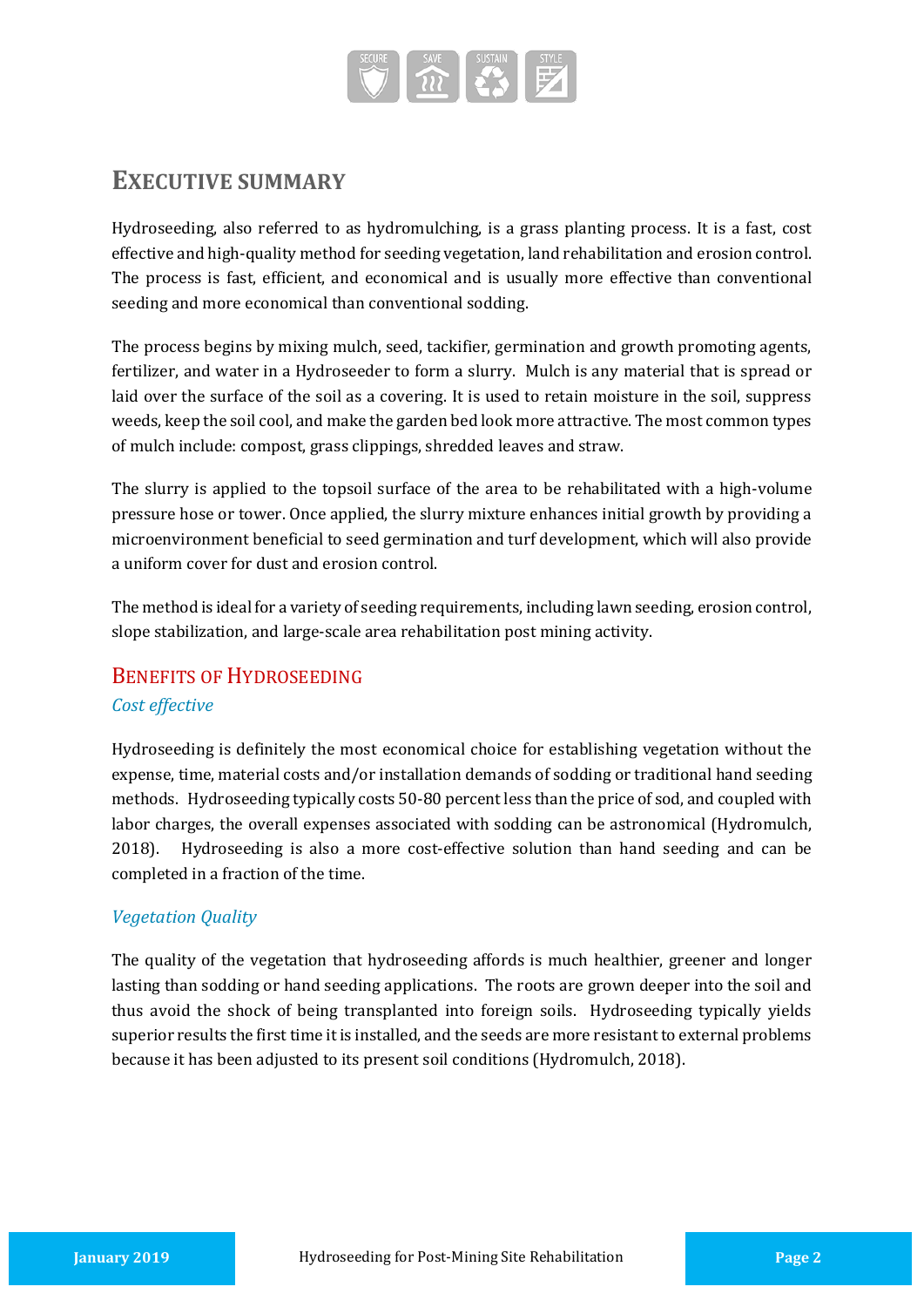

#### *Coverage*

Hydroseeding creates an evenly covered area that forms a barrier to keep seed stabilized and retain moisture, fertilizer and other healthy growth-enhancing nutrients, while ultimately resulting in full, lush vegetation. Other beneficial coverage advantages of hydroseeding are its ability to cover large, difficult and inaccessible areas, such as slopes, that are too steep for sod applications.

#### *Erosion Control*

Erosion control is the most prevalent reason for using hydroseeding in an effort to hold moisture and protect against erosion from wind, rain and pests, through the binding action of seed, mulch, tackifiers and other soil conditioners with the top soil layer.

#### *Versatility and use*

Hydroseeding is used primarily to establish permanent vegetation or landscaping, however it is also known for serving as temporary cover for soil stockpiles. One of the benefits of hydroseeding is that indigenous seed varieties can be added to the hydroseeding slurry mix.

#### *Speed*

Although hydroseeding doesn't result in "instant lawn" gratification, such as sod, the combination of cost, quality, coverage, erosion control and health definitely tip the scales in favor of the plentiful benefits of hydroseeding. Hydroseeding is faster and easier to install than sod, and this rapid application is managed without extensive labour requirements.

In comparison to other methods of seeding, seed applied in a hydroseeding mix will generally show growth and develop turf faster than if it was applied in a broadcast fashion.

#### *Water Retention*

No other method of growing grass, whether sod or hand seeding, has the advantages of hydroseeding when it comes to water retention. In the hydroseeding mix, fibre mulch and tackifiers are used to anchor the mixture to slopes and help seal in moisture. The water is then slowly released, along with nutrients, to the root system to constantly replenish itself until the next rainfall.

Hydroseeded ground starts growing grass from the root first, allowing the root system to go deep into the ground where moisture is at its greatest, making very drought-tolerant vegetation (Hydromulch, 2018).